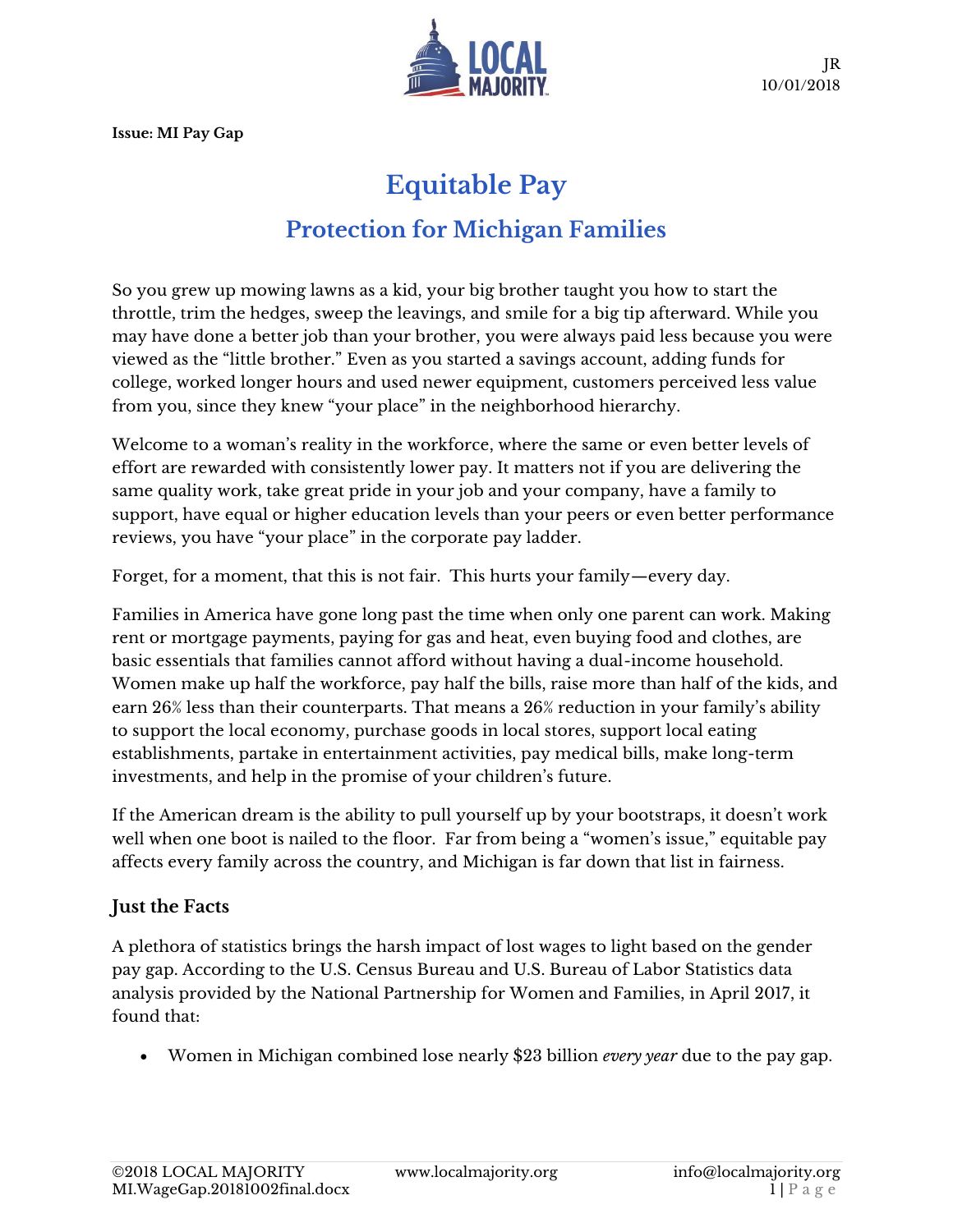

- The median annual pay for a woman is \$37,486, while for a man its \$50,479; meaning women in Michigan are paid 74¢ for every \$1 paid to men, amounting to a wage gap of \$12,993.
- The gap is even larger for women of color. Black women in Michigan are paid 64¢ and Latinas are paid 57¢ for every dollar paid to white, non-Hispanic men.
- Michigan's gender wage gap spans the state. In all 14 of Michigan's U.S. congressional districts, median yearly pay for women who work in full-time yearround jobs is less than that for men.



- In the U.S., *mothers are breadwinners in half of families with children under 18,* including half of white mothers, 53% of Latina mothers, 81% Black mothers, and 44% of Asian/Pacific Islander mothers. Yet the wage gap for mothers is even *larger* than for women overall.
- In Michigan, nearly 476,000 family households are headed by women. About 33% of those families, or 155,609 family households, have incomes that fall below the poverty level. Eliminating the wage gap would provide much-needed income to women whose wages sustain their households, *rather than having to rely upon public assistance*.

### **Why This Should Matter to People and Politicians Regardless of Party**

According to the same study by the National Partnership for Women and Families, women across the country are exceedingly concerned about pay equity:

• *Women consider equal pay a top workplace issue*. Nearly six in 10 women (58%) in the U.S. identify equal pay as one of the most important issues facing women in the workplace.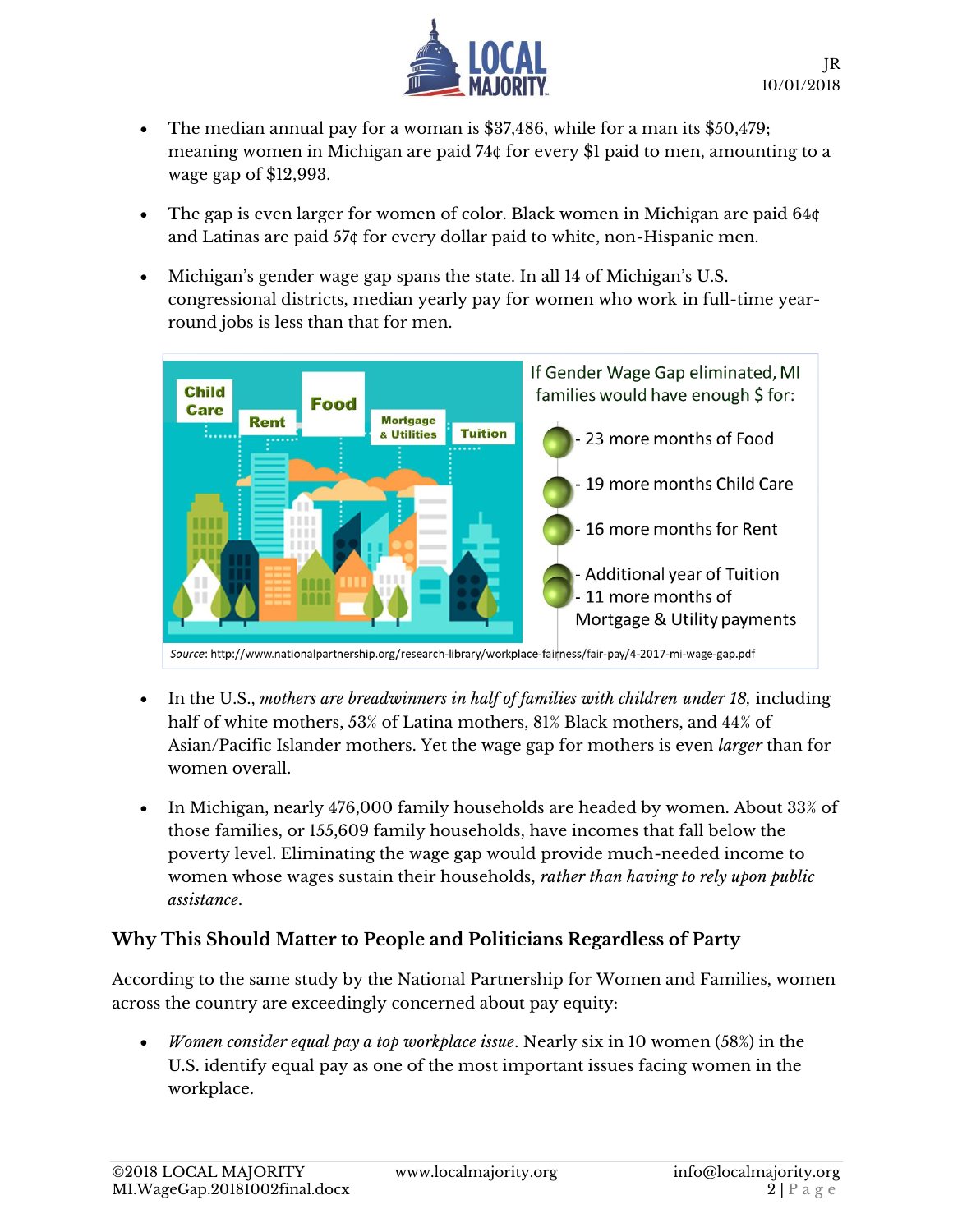

- *Less than one-third of women believe they are paid fairly*. Just 28% of U.S. working women say they are confident they are paid the same salaries as their male counterparts. 43% say they do not believe they are paid the same – a substantially higher share than in most other leading, high-wealth countries.
- *Women are more likely to support a candidate for office who supports pay equity*. 70% of Republican women, 83% of independent women and 88% of Democratic women say they would be more likely to vote for a candidate who supports equal pay for women.

#### **What Michigan Dems are doing about it as GOP suppresses those efforts**

While wage equity should not be a partisan effort given its fundamental impact on Michigan's economy and families, efforts to remedy the situation have been led solely by Democrats. Unfortunately, these efforts have been consistently suppressed by the Republican majority in the state House and Senate, further cementing their reputation as the GOP Party of "No". In 2015, and again at the start of the legislative session in April 2017, Michigan Democratic leadership introduced a platform of bills designed to address pay equity and protect workers' rights across the state. Covering everything from establishing a commission on pay equity, to requiring published pay scales, to creating incentive programs for employers to eliminate wage discrimination, the proposed legislation has been overridden time and again by Republican legislators. The list of these recent bills is contained at the end of this document.

In February of this year, Republican Governor Rick Snyder was urged to veto yet another bill which erodes equal pay for prospective job candidates. SB 353, since signed by the Governor, was designed to ensure that employers could ask job candidates for prior salary history—whether that history was pertinent to the job or not. Cynically positioned as a tool for employers to "better assess the applicant" based on past pay rather than current skills, this bill undercuts the ability of entire underpaid classes of workers, such as re-entry workers, skilled high school or college graduates, or women, to ever catch up to equal pay.

#### **Support Democrats' Call to Action**

The gender wage gap is an issue that gets pigeonholed as being naïve-feminist, antibusiness bravado. Yet it not only negates the principle of equal pay for equal work, those lost wages hurt our state, our children, and our economy. Michiganders are fiercely proud of their individuality. It's time we support those words with action by voting for Democrats who are fiercely fighting for those who are not being fairly compensated. This is not an issue of 'us versus them' or 'men versus women'. This is an issue of businesses—U.S.-based or foreign—taking advantage of a loophole that allows them to keep more income for themselves at the expense of their hardworking employees—your wives, daughters, sisters and mothers. The last we checked, withholding part of someone's paycheck for no reason is illegal. Don't let that 'reason' be because that worker happens to be a woman.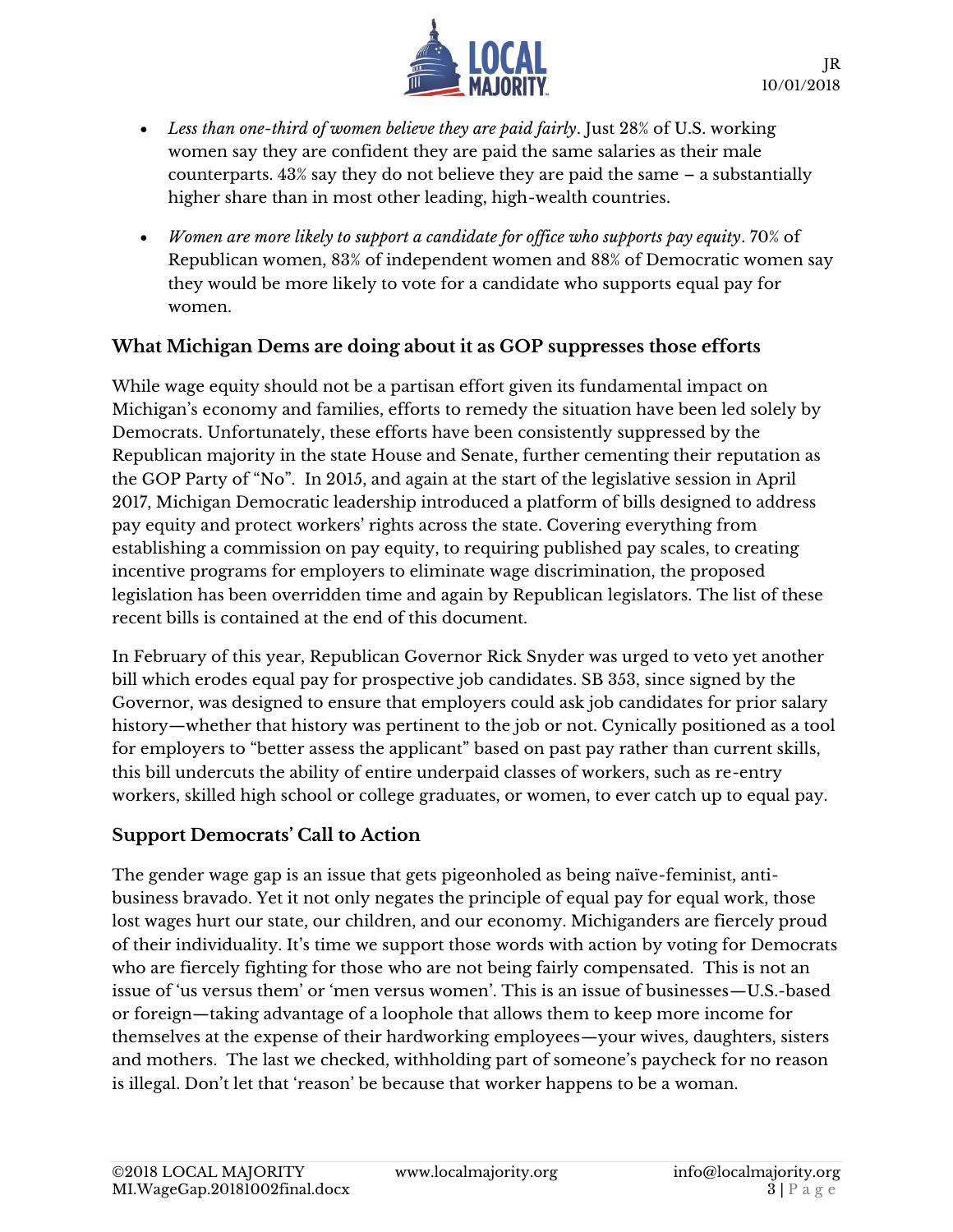

| Democratic Wage Equity Initiatives and Republican Obstruction |                      |                                                                                                                                                                                                                                                        |                        |                    |  |  |  |  |
|---------------------------------------------------------------|----------------------|--------------------------------------------------------------------------------------------------------------------------------------------------------------------------------------------------------------------------------------------------------|------------------------|--------------------|--|--|--|--|
| Date                                                          | Bill<br>No.          | <b>Bill Subject and Context</b>                                                                                                                                                                                                                        | <b>Status</b>          | Committee<br>Chair |  |  |  |  |
| April 25,<br>2017                                             | $H$ B<br>4520        | <b>Wage Deduction Time Period</b><br>A bill to amend the time period in which an employer must<br>notify an employee of deductions from that employee's<br>paycheck prior to deducting the wages.                                                      | Buried in<br>Committee | Republican         |  |  |  |  |
| April 25,<br>2017                                             | H<br>4519            | <b>Equal Pay Certification</b><br>A bill to require any business entering into a contract with an<br>agency or political division of the state to receive an equal<br>pay certification.                                                               | Buried in<br>Committee | Republican         |  |  |  |  |
| April 25,<br>2017                                             | H<br>4518            | Pay Equity in the Workplace Award<br>A bill to create an incentive awards program for employers<br>who take steps to eliminate wage discrimination in the<br>workplace and establish penalties for companies that don't<br>comply with equal pay laws. | Buried in<br>Committee | Republican         |  |  |  |  |
| April 25,<br>2017                                             | $H$ B<br>4517        | <b>Review of Wage Differentials</b><br>A bill to require the state to include a review of wage<br>differentials in its annual report with the goal of decreasing<br>wage disparity between sexes.                                                      | Buried in<br>Committee | Republican         |  |  |  |  |
| April 25,<br>2017                                             | H B<br>4516          | <b>Expand Prohibited Employment Practices</b><br>A bill to prohibit an employer from asking a job applicant<br>for information about the applicant past compensation, or<br>otherwise seek information related to an applicant's past<br>compensation. | Buried in<br>Committee | Republican         |  |  |  |  |
| April 25,<br>2017                                             | $H$ <b>B</b><br>4515 | <b>Requirement for Written Job Descriptions</b>                                                                                                                                                                                                        | Buried in<br>Committee | Republican         |  |  |  |  |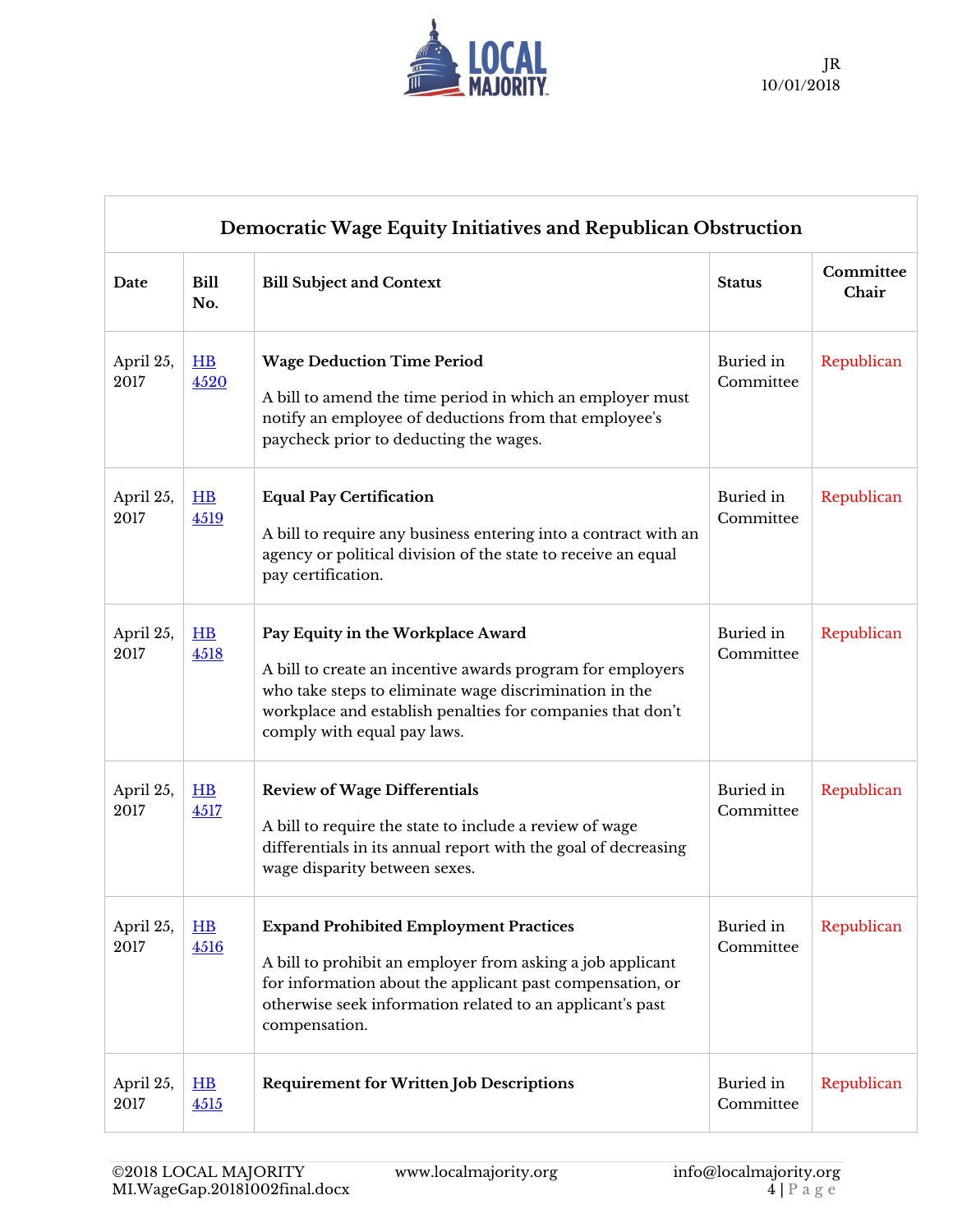

|                   |                          | A bill to require a company with 5 or more employees to<br>post a written job description for positions, including<br>information about the skills required and the pay scale |                        |            |
|-------------------|--------------------------|-------------------------------------------------------------------------------------------------------------------------------------------------------------------------------|------------------------|------------|
| April 25,<br>2017 | H B<br>4514              | <b>Fair Employment Practices Posting</b><br>A bill to require employers to post and inform employees<br>about equal pay laws.                                                 | Buried in<br>Committee | Republican |
| April 25,<br>2017 | H B<br>4513              | <b>Fines for Wage Discrimination</b><br>A bill to amend the Michigan Penal Code to prescribe fines<br>for wage discrimination based on sex.                                   | Buried in<br>Committee | Republican |
| April 25,<br>2017 | $H$ <sub>B</sub><br>4512 | <b>Prohibit Wage Discrimination</b><br>A bill to expand the prohibition of wage discrimination by<br>amending the Workforce Opportunity Wage Act.                             | Buried in<br>Committee | Republican |
| April 25,<br>2017 | H<br>4511                | Disclosure of Wage Information<br>A bill to require employers to disclose, upon request, wage<br>information for similarly situated employees.                                | Buried in<br>Committee | Republican |
| April 25,<br>2017 | H B<br>4510              | <b>Actions for Unequal Pay</b><br>A bill to modify the accrual date for claims of unequal pay.                                                                                | Buried in<br>Committee | Republican |
| April 25,<br>2017 | $H$ <b>B</b><br>4509     | <b>Commission on Pay Equity</b><br>A bill to amend the Elliott-Larsen Civil Rights Act to create a<br>commission on pay equity within the Department of Civil<br>Rights.      | Buried in<br>Committee | Republican |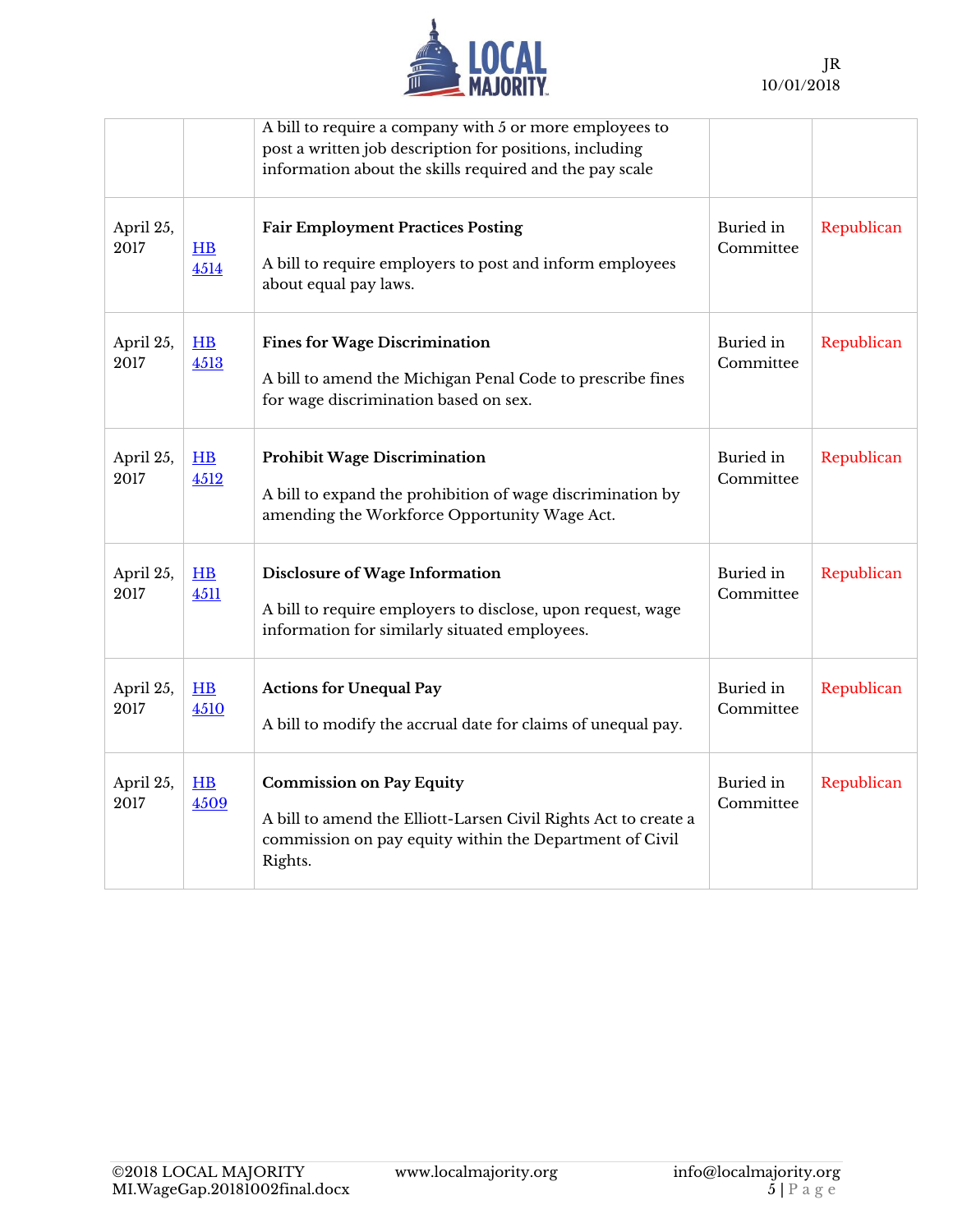

#### **Sources**:

https://www.housedems.com/article/progressive-women%E2%80%99s-legislative-caucus-women-nee

http://www.nationalpartnership.org/research-library/workplace-fairness/fair-pay/4-2017-mi-wage-gap.pdf

http://news.jrn.msu.edu/2018/03/gender-pay-gap-under-the-spotlight/

http://www.miprogressivewomen.com/single-post/2017/04/28/Past-pay-should-not-affect-women%E2%80%99sincome-Dems-say

http://www.sooeveningnews.com/news/20180316/gender-pay-gap-under-spotlight

http://www.miprogressivewomen.com/single-post/2018/03/16/Gender-pay-gap-under-the-spotlight

https://www.nytimes.com/2018/09/24/opinion/republican-party-trump-.html

https://www.freep.com/story/news/2016/04/11/53-years-after-equal-pay-act-womens-wages-notequal/82801420/

https://www.freep.com/story/news/local/michigan/2018/04/09/equal-pay-day-michigan-wage-gap/499404002/

https://www.womenlawyers.org/women-lawyers-equal-pay-day/

http://www.fox2detroit.com/news/local-news/ongoing-pay-gap-a-focal-point-on-equal-pay-day

*U.S. Census Bureau*. (2016). *American Community Survey 1-Year Estimates 2015, Geographies: All States within United States and Puerto Rico, Table B20017: Median Earnings in the Past 12 Months (in 2015 Inflation-Adjusted Dollars) by Sex by Work Experience in the Past 12 Months for the Population 16 Years and Over with Earnings in the Past 12 Months*. Retrieved 21 March 2017, from

https://factfinder.census.gov/faces/tableservices/jsf/pages/productview.xhtml?pid=ACS\_15\_1YR\_B20017&prodTy pe=table; https://www.census.gov/data/tables/time-series/demo/income-poverty/cps-pinc/pinc-05.html

*U.S. Census Bureau*. (2016). *American Community Survey 5-Year Estimates 2011-2015, Geographies: All States within United States and Puerto Rico, Table B20017B, B20017D and B20017I: Median Earnings in the Past 12 Months (in 2015 Inflation-Adjusted Dollars) by Sex by Work Experience in the Past 12 Months for the Population 16 Years and Over with Earnings*. Retrieved 21 March 2017, from

https://factfinder.census.gov/faces/tableservices/jsf/pages/productview.xhtml?pid=ACS\_15\_5YR\_B20017&prodT ype=table. Retrieved 21 March 2017, from https://www.census.gov/data/tables/time-series/demo/incomepoverty/cps-pinc/pinc-05.html For more information, see: https://napawf.org/wpcontent/uploads/2017/03/FIGHTING-INVISIBILITY\_FINAL.pdf

*U.S. Census Bureau*. (2016). *American Community Survey 1-Year Estimates 2015, Geographies: All Congressional Districts (114th Congress), Table B20017: Median Earnings in the Past 12 Months (in 2015 Inflation-Adjusted Dollars) by Sex by Work Experience in the Past 12 Months for the Population 16 Years and Over with Earnings in the Past 12 Months*. Retrieved 21 March 2017, from

http://factfinder.census.gov/faces/tableservices/jsf/pages/productview.xhtml?pid=ACS\_15\_1YR\_B20017

*U.S. Census Bureau*. (2016). *American Community Survey 1-Year Estimates 2015, Geographies: All States within United States and Puerto Rico, Table S2001: Earnings in the Past 12 Months (in 2015 Inflation-Adjusted Dollars).* Retrieved 21 March 2017, from

https://factfinder.census.gov/faces/tableservices/jsf/pages/productview.xhtml?pid=ACS\_15\_1YR\_S2001&prodTyp e=table

U.S. Census Bureau. (2016). *American Community Survey 1-Year Estimates 2015, Table B20005: Sex By Work Experience in the Past 12 Months by Earnings in the Past 12 Months (in 2015 Inflation-Adjusted Dollars) for the Population 16 Years and Over*. Retrieved 21 March 2017, from